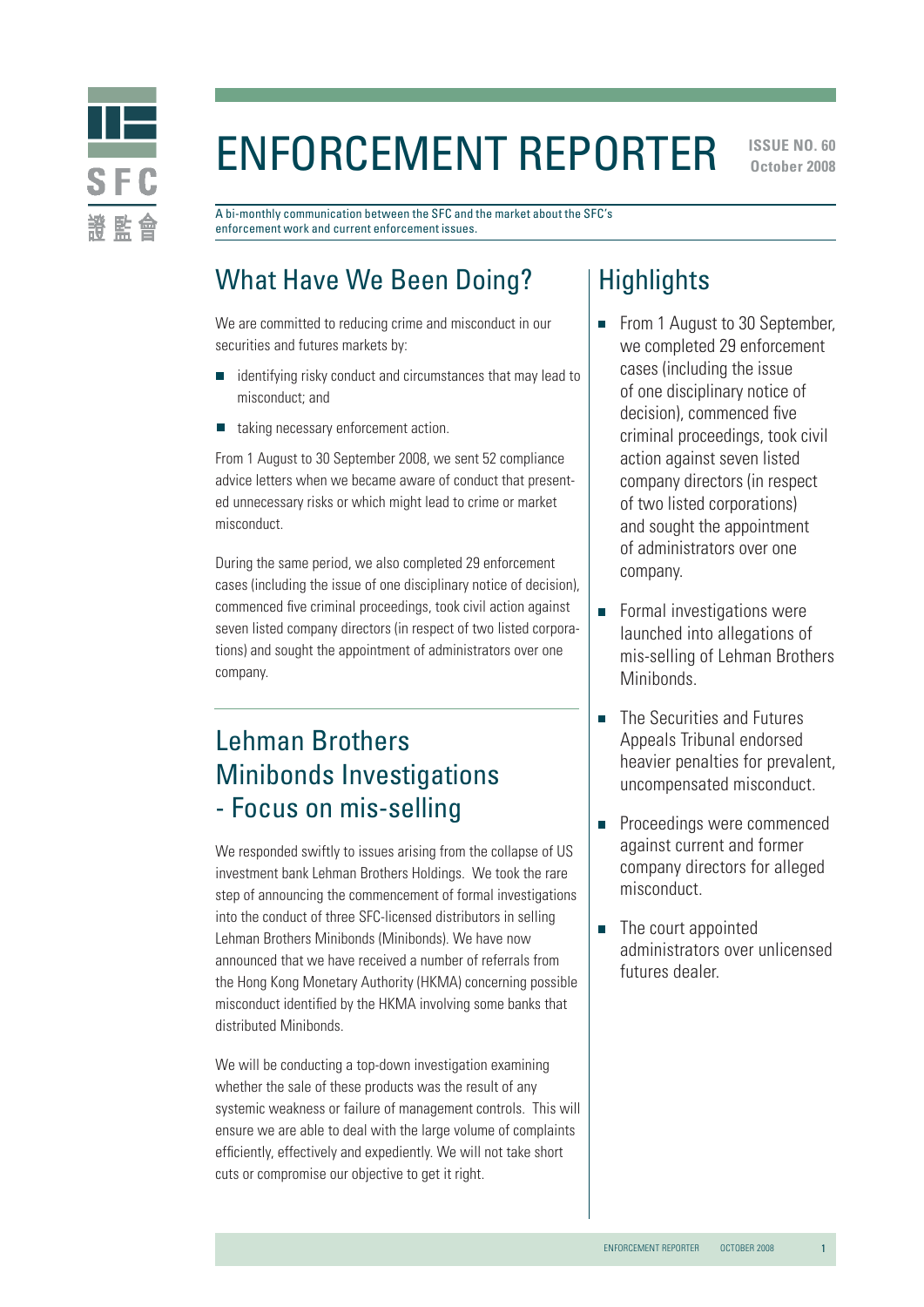In addition, we are also examining whether any facts, matters or circumstances that should have been disclosed to the SFC were not disclosed to the SFC at the time the offer prospectuses and marketing materials for each series of Minibonds were submitted for vetting.

Given the many issues that have been aired publicly about Minibonds, it is important to clarify what really constitutes mis-selling.

In general there are two major types of mis-selling. First, an investor may be given materially wrong information about a financial product leading him or her to make an investment decision which the person would not have made if the correct information had been provided. The second type occurs when an investor ends up investing in a product that is not suitable given his financial position, investment objectives, expectations and risk tolerance level.

These two major types of mis-selling are addressed directly in the SFC's Code of Conduct for Persons Licensed by or Registered with the SFC which requires banks or SFC-licensed firms to understand the products they are selling and to ensure only suitable products are sold to their clients.

Mis-selling has no bearing on the performance of the investment vehicle. Accordingly, the fact that an investor may have lost money does not mean, by itself, there has been mis-selling.

In a recent speech, Mr Mark Steward, Executive Director of Enforcement, explained the issue of mis-selling. Please follow this link to access the [speech.](http://www.sfc.hk/sfc/doc/EN/speeches/speeches/08/ms_20081023_wmc.pdf)

In addition to launching investigations, we have also issued a circular to intermediaries to remind them of their responsibility to ensure product suitability for clients. Separately, we encouraged intermediaries to accelerate their mis-selling investigations in house.

For further information on the topic, please click the "Lehman Brothers-related issues" icon on the [SFC homepage.](http://www.sfc.hk/sfc/html/EN/)

### SFAT endorses higher penalties for pervasive misconduct

On 10 July 2008, the Honourable Mr Justice Stone, Chairman of the Securities and Futures Appeals Tribunal (SFAT), upheld the SFC's decision in the case of Radland International Ltd to publicly reprimand and fine the broker \$1.5 million for internal management control weaknesses. The case concerned the misappropriation of \$6.8 million over a period of eight years.

While the fine imposed was almost twice that of a comparable case for the same type of infraction, the SFAT accepted that it was justified on the grounds that:

- misappropriation of client assets had become a serious problem in recent years;
- the loss to clients was material;
- $\mathcal{L}_{\mathcal{A}}$ the period in which the client assets had been misappropriated was long; and
- clients had not been compensated.  $\mathcal{L}_{\mathcal{A}}$

The Honourable Mr Justice Stone referred to the 'Disciplinary Fining Guidelines' gazetted on 28 February 2003, and the SFC publication 'Disciplinary Proceedings at a Glance' dated 25 September 2005, in which the SFC makes it clear that one of the factors for determining the level of penalty in a particular case is "whether the conduct is widespread in the industry" and that "if the misconduct has become widespread or prevalent in the market, [the SFC] may impose a heavier penalty than in the past."

We welcome the endorsement by the SFAT chairman of our approach in imposing heavier penalties on prevalent misconduct where no compensation is offered.

The SFC reiterates that firms that enter into fair and reasonable agreements to compensate affected clients for losses caused by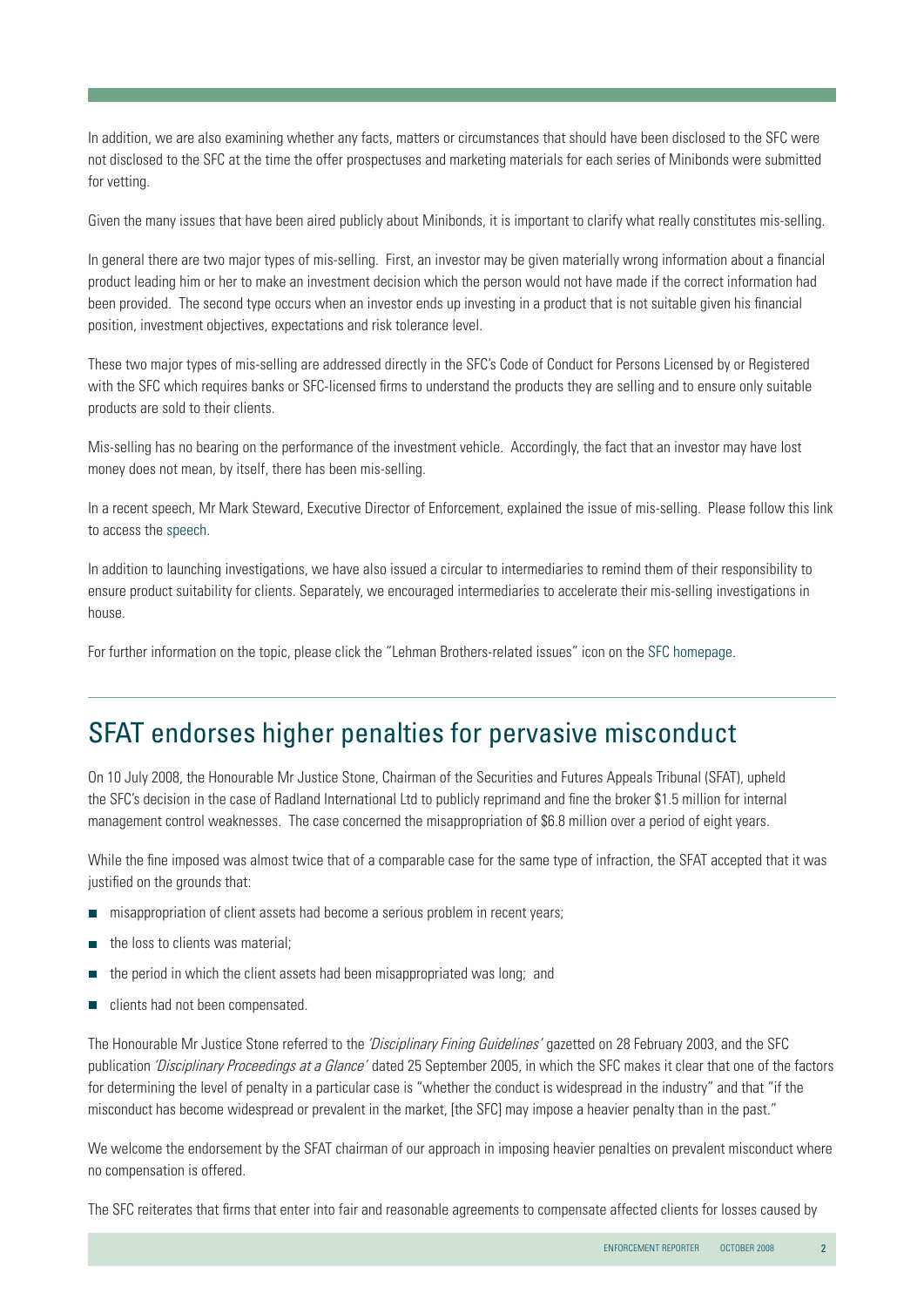their misconduct will obtain significant and material recognition of that fact in our assessment of whether formal enforcement action is needed and/or the type of enforcement action that may be taken.

Please follow this link to access th[e SFAT determination.](http://www.sfat.gov.hk/english/determination/index.htm)

### Corporate Governance under Scrutiny

The SFC has announced the start of three separate proceedings in the High Court seeking orders against nine current and former company directors for alleged misconduct.

These proceedings are brought under section 214 of the Securities and Futures Ordinance (SFO) which gives the court power to make a range of orders including:

- disqualifying a person from being a company director or from being directly or indirectly involved in the management of any corporation for up to 15 years;
- ordering a company to bring proceedings in its own name against any person specified in the order; and
- making any other order that may be appropriate.

In each of the three cases, we shall argue that the directors were wholly or partly responsible for the companies' affairs being conducted in a manner involving defalcation, fraud or other misconduct.

Company directors have an important fiduciary obligation to ensure shareholders' funds are used in the best interests of the company and not used for personal reasons or recklessly. In each of these cases, the SFC's position is that this primary duty to the company was breached and that, in some of the cases, the directors did not ensure shareholders received information they reasonably expected.

In two cases, the SFC will ask the court to make orders that the responsible directors pay compensation to the company for the losses caused by their breaches of duty. This is the first time we will be asking a court to make orders of this kind. In doing so, we are not seeking to make directors personally responsible for financial losses that are incurred in good faith. Rather, we are focusing on cases where alleged misconduct and bad faith by directors has led to the loss of shareholders' funds.

We are committed to using all available tools at our disposal to achieve the objective of reducing crime and misconduct in our markets. The use of section 214 of the SFO is an example of this commitment.

For further details, please follow these links to our press releases date[d 3 September 2008,](http://www.sfc.hk/sfcPressRelease/EN/sfcOpenDocServlet?docno=08PR132) [9 September 2008](http://www.sfc.hk/sfcPressRelease/EN/sfcOpenDocServlet?docno=08PR136) and [25 September](http://www.sfc.hk/sfcPressRelease/EN/sfcOpenDocServlet?docno=08PR153)  [2008.](http://www.sfc.hk/sfcPressRelease/EN/sfcOpenDocServlet?docno=08PR153)

# Insider Dealing

In the last two editions of the Enforcement Reporter, we explained our work on insider dealing. We have made further progress on this front recently.

#### **Further Criminal Prosecutions for Insider Dealing Undertaken**

The SFC has started its fourth and fifth criminal prosecutions for insider dealing.

Proceedings were brought against Mr Allen Lam Kar Fai, a former investment banking director at CLSA Equity Capital Markets Ltd, and Mr Ryan Fong Yen Hwung, a former fund manager at HSZ (Hong Kong) Ltd.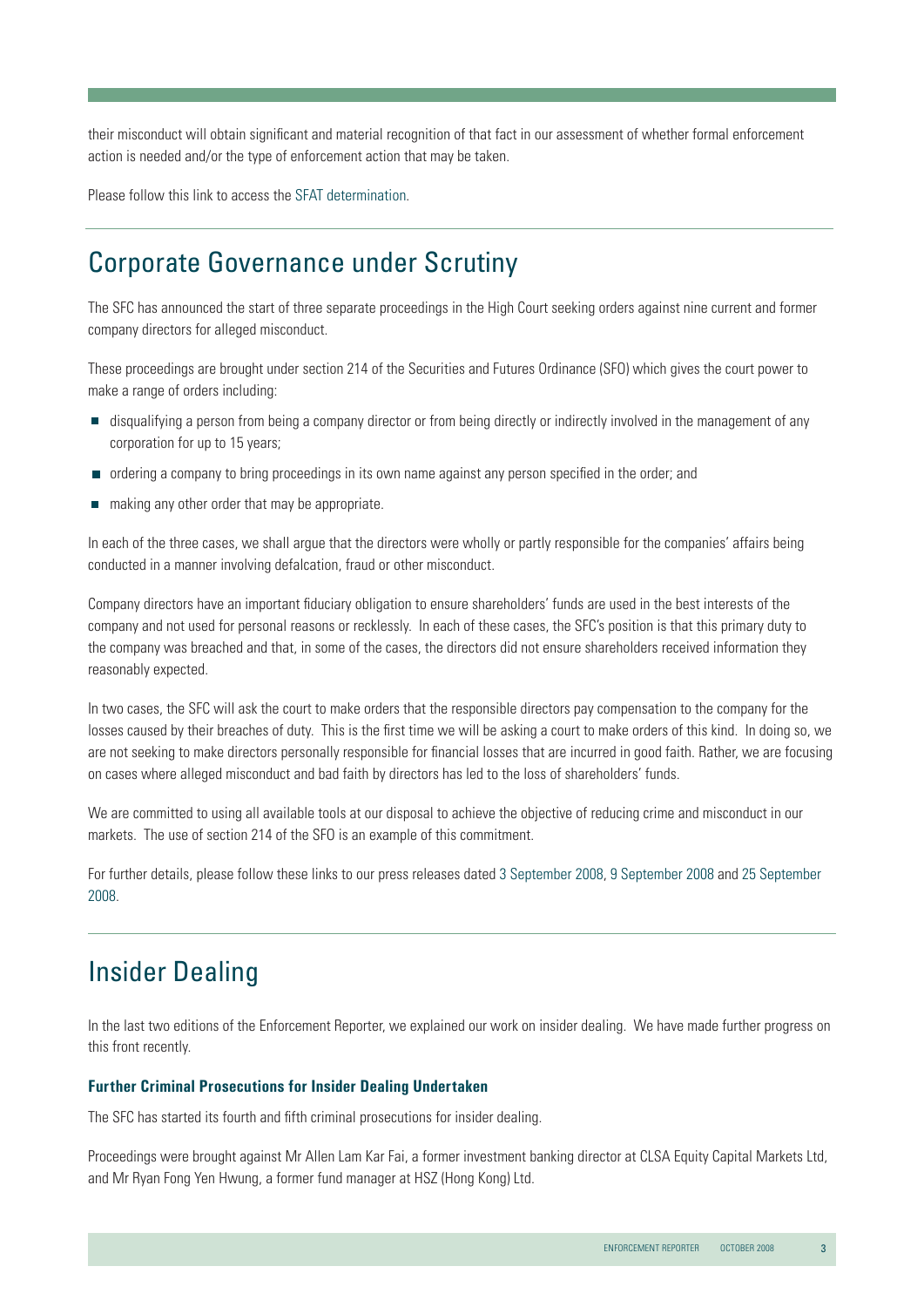CLSA acted as the financial adviser for a purchaser of Media Partners International Holdings Inc. The SFC alleged that Lam, while employed by CLSA, knew about the acquisition before it was announced and disclosed it to Fong.

At the time, Fong was a director of HSZ. He purchased a total of 10,626,000 shares of Media Partners for an HSZ fund and for himself at prices ranging from \$0.6 to \$0.83 from 21 July 2005 to 12 September 2005. After the acquisition was announced on 21 September 2005, Media Partners' share price rose and Fong was able to sell the shares at prices ranging from \$1.09 to \$1.10.

Lam and Fong appeared at the Eastern Magistracy on a total of three insider dealing charges on 25 September 2008 and no plea was taken. On 16 October 2008, the Eastern Magistracy granted an application by the Department of Justice to transfer the case to the District Court. Lam and Fong will appear for plea in the District Court on 4 November 2008.

In the fifth criminal prosecution for insider dealing, proceedings were brought against Mr Andy Lam King Hung, an accounting manager of Chinese Estates Holdings Ltd, and his wife Ms Fung Lai Sha.

The SFC alleged that Lam placed orders through the accounts held in his name and his wife's to buy shares of Chi Cheung Investment Co, Ltd in August 2007 before a proposed asset swap transaction between Chi Cheung and Chinese Estates was announced to the market. Following the announcement of the proposed transaction on 8 August 2007, the share price of Chi Cheung rose by approximately 30%.

The couple pleaded not guilty in response to six summonses on 23 October 2008. The case was adjourned to 4 December 2008 for pre-trial hearing and will proceed as a summary prosecution in the Magistrate Court.

For further information, please follow these links to our press releases dated [25 September 2008](http://www.sfc.hk/sfcPressRelease/EN/sfcOpenDocServlet?docno=08PR152) and [23 October 2008](http://www.sfc.hk/sfcPressRelease/EN/sfcOpenDocServlet?docno=08PR170).

#### **Former Investment Banker's Insider Dealing Case Transferred to District Court**

The third prosecution commenced by the SFC for insider dealing, involving Mr Du Jun, a former managing director at Morgan Stanley Asia Limited, was transferred to the District Court after an application by the Department of Justice. Du will appear for plea in the District Court on 25 November 2008.

For further information, please follow these links to our press releases dated [17 July 2008](http://www.sfc.hk/sfcPressRelease/EN/sfcOpenDocServlet?docno=08PR110) an[d 5 September 2008.](http://www.sfc.hk/sfcPressRelease/EN/sfcOpenDocServlet?docno=08PR110)

#### **Market Misconduct Tribunal Finds Three Persons Culpable of Insider Dealing**

The Market Misconduct Tribunal (MMT) recently submitted reports to the Financial Secretary in relation to dealing in the shares of Sunny Global Holdings Limited. The MMT determined that three persons were culpable of insider dealing. In relation to this, the MMT ordered, among other things, that the profit gained of approximately \$600,000 be paid to the Government, and that two of the three persons shall not be a director, liquidator, receiver or manager of the property or business of a listed company for a period of 12 months.

For further information, please follow these links to the MMT's press release date[d 8 September 2008,](http://www.mmt.gov.hk/eng/press/doc/pr080908_e.doc) reports dated [21 July 2008](http://www.mmt.gov.hk/eng/reports/Sunny.Global.Holdings.Limited.PartI.Report.pdf)  and [29 August 2008](http://www.mmt.gov.hk/eng/reports/Sunny.Global.Holdings.Limited.PartII.Report.pdf).

# Court Appoints Administrators over Unlicensed Futures Dealer

The High Court recently granted an SFC application appointing administrators over Gartlett Investments Ltd, which was suspected of conducting unlicensed futures dealing in Hong Kong on behalf of approximately 200 clients. The court also ordered the firm to stop its dealing business.

An SFC investigation revealed that mainly commodity futures contracts were traded through London brokers on the London Metals Exchange. In a sample of over 2,400 contracts executed in the last two weeks of August 2008, the SFC found that a total value of over US\$950 million was involved and most clients appear to be mainland Chinese.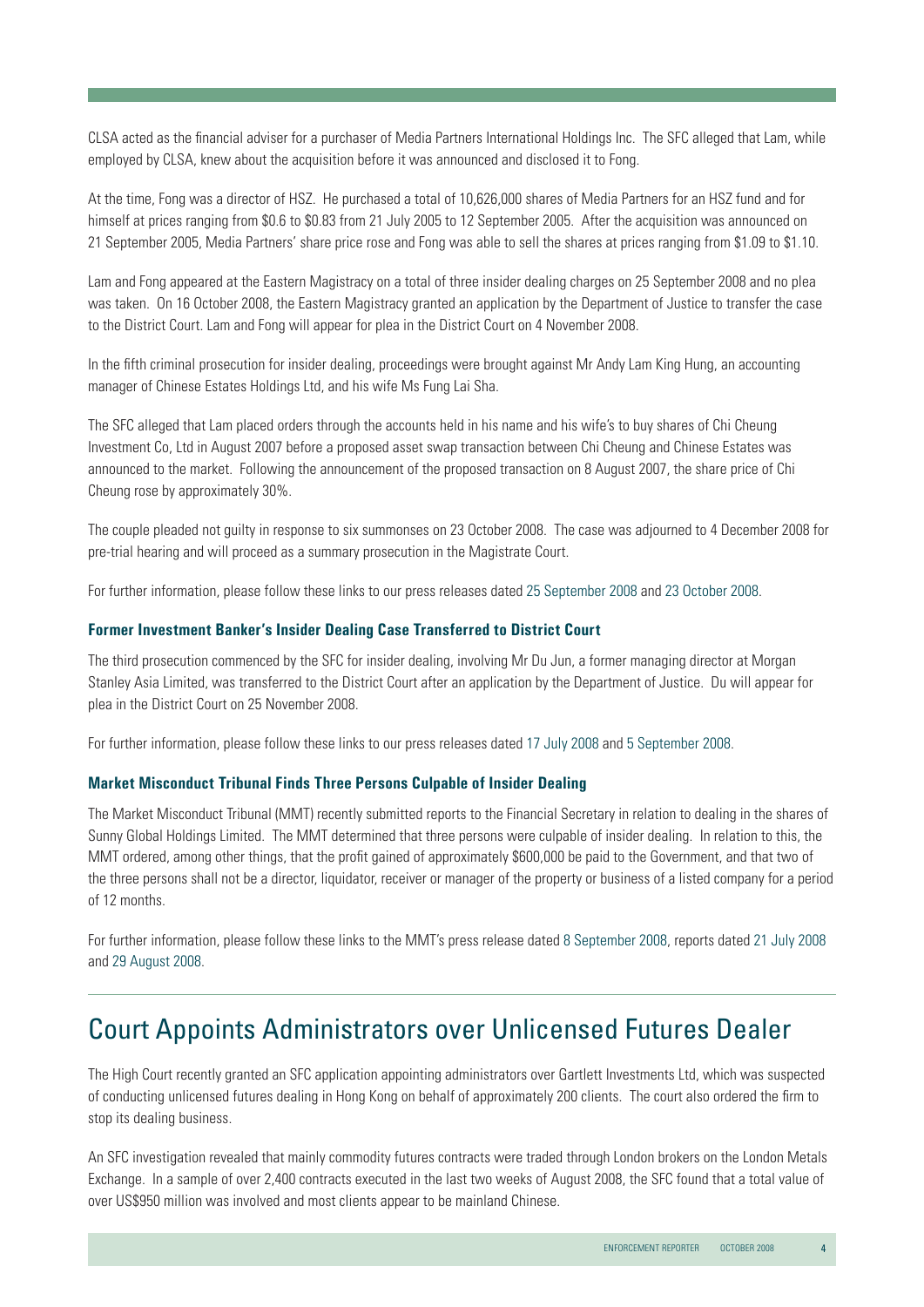Given the scale of the unlicensed activity and that client and company money appears to have been mixed, the SFC decided that it was necessary to appoint administrators to take possession of the company's records and bank accounts, identify and segregate client money, oversee an orderly closure of outstanding client positions and report to the court.

The SFC is prepared to exercise its full range of powers under the SFO to stamp out unlicensed dealing.

For further information, please follow these links to our press releases dated [12 September 2008](http://www.sfc.hk/sfcPressRelease/EN/sfcOpenDocServlet?docno=08PR141) and [19 September 2008.](http://www.sfc.hk/sfcPressRelease/EN/sfcOpenDocServlet?docno=08PR146)

# Court Dismisses Challenge to Market Misconduct Tribunal

On 22 September 2008, the Honourable Mr Justice Hartmann of the High Court dismissed applications for judicial review in relation to Market Misconduct Tribunal (MMT) proceedings. The issues in the application were as follows:

- whether the proceedings were criminal or civil in nature,
- whether the notice issued by the Financial Secretary in the proceedings had complied with the requirements of the SFO, and П
- whether the MMT had the power to compel an applicant to give testimony and to admit into evidence her record of interview obtained under compulsion by investigators.

On the first issue, the court held that the proceedings before the MMT are civil, though they are not to be equated in all respects with private civil law proceedings. The proceedings have their own special character because they are regulatory in nature. Further, the court said that the "primary purpose of the statutory powers of sanction given to the Tribunal are not penal but protective."

As to the second issue, the court held that section 253(1)(b) of the SFO does compel all persons specified by the Financial Secretary to give evidence if the MMT so requires. The possibility of self-incrimination provides no grounds for refusing to testify. However, the court went on to say that "what must be underscored…is that, although evidence is compellable, even by a person believed by the Financial Secretary to have committed acts of market misconduct, such evidence is, with very limited exceptions, only admissible in those proceedings before the Tribunal."

Further, as the proceedings are civil in nature, the person summoned has no right to silence.

The High Court judgment provides helpful clarification about the status of proceedings and evidence before the MMT.

For further details, please follow this link to the judgment handed down by the High Court o[n 22 September 2008.](http://legalref.judiciary.gov.hk/lrs/common/search/search_result_detail_frame.jsp?DIS=62656&QS=%28hartmann%2C22%2Cseptember%29&TP=JU)

# Enforcement Policies and Practices

#### **SFC's Surveillance Preserves Market Orderliness**

One of the SFC's regulatory objectives under the SFO is to maintain and promote the fairness, efficiency, competitiveness, transparency and orderliness of the securities and futures industry.

This objective can be achieved in a number of ways. Active daily market surveillance is one way to encourage compliance and reduce the risk of crime or misconduct harmful to the market.

Our Surveillance Department in the Enforcement Division monitors the activities of Hong Kong's securities and futures markets and conducts inquiries into trading irregularities. Where the Surveillance Department notes unusual or suspicious trading activity, it may issue a notice under section 181 of the SFO requiring information about the transactions concerned. Our surveillance function generates a significant portion of our market investigation work that leads to the prosecution of illegal manipulation and insider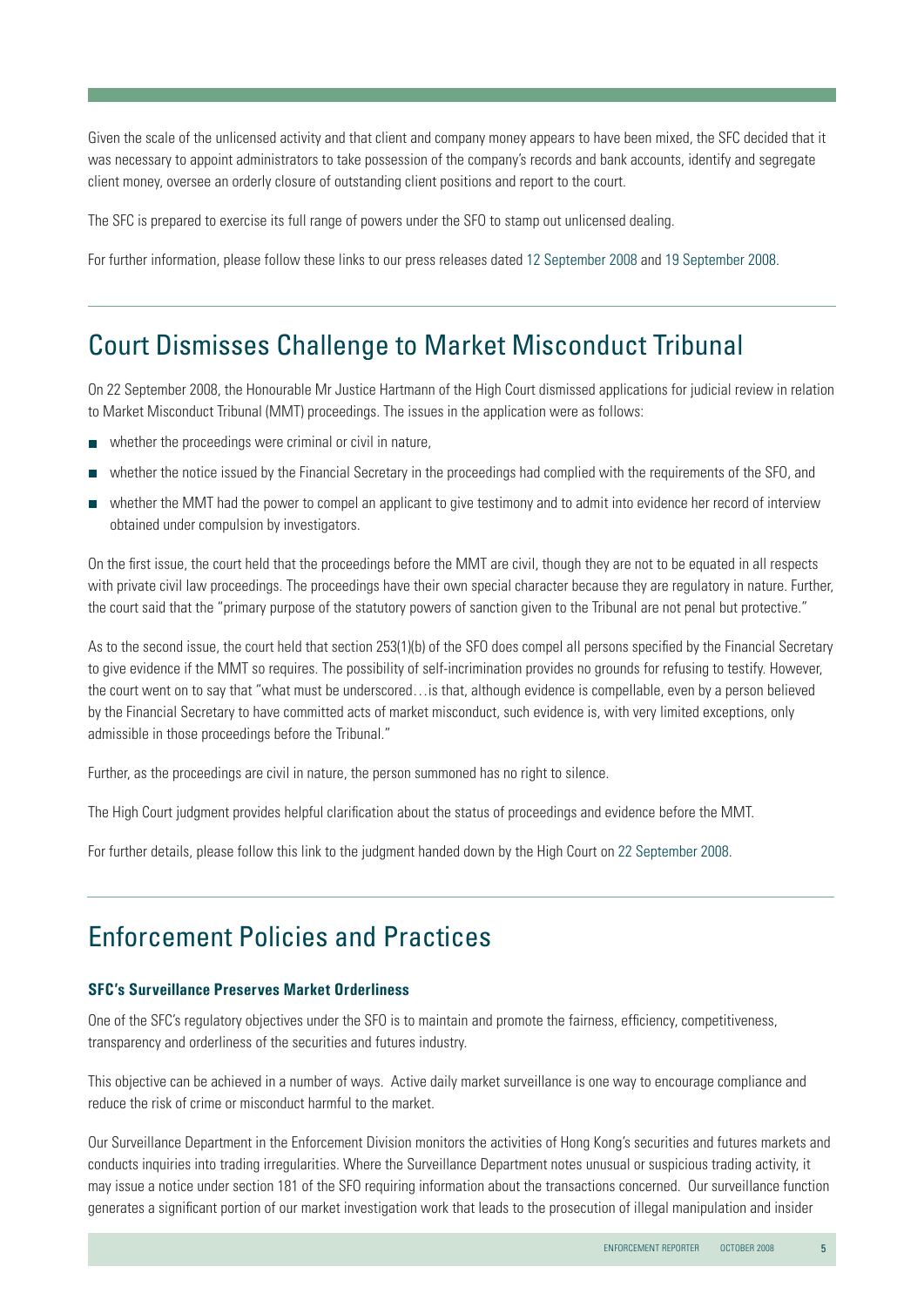dealing cases before Hong Kong's courts and tribunals.

The SFC's recent experience shows that the issue of section 181 notices can and did result in a cessation of suspicious trading in the shares of a listed company, thus contributing to the orderliness of the market.

This can be demonstrated by the two graphs set out below. Graph 1 shows the share price of a listed stock in Hong Kong over a period of four months. Graph 2 shows the trading volume of the stock over the same period.

Both the share price and trading volume were higher before the suspension. Graph 2 reveals that the trading volume reached its high point shortly before trading was suspended. The red line marks the point when the SFC served the section 181 notices. Immediately after the notices were served, both the share price and the trading activity fell sharply.

The section 181 notices appear to have alerted the brokers or their clients to the SFC's interest in certain trades and to the possibility that the SFC will inquire into possible manipulative activity, helping to bring a halt to suspicious activities.



#### **Graph 1: Share price of a Hong Kong-listed stock over a four-month period**

**Graph 2: Trading volume of the stock over the same period**